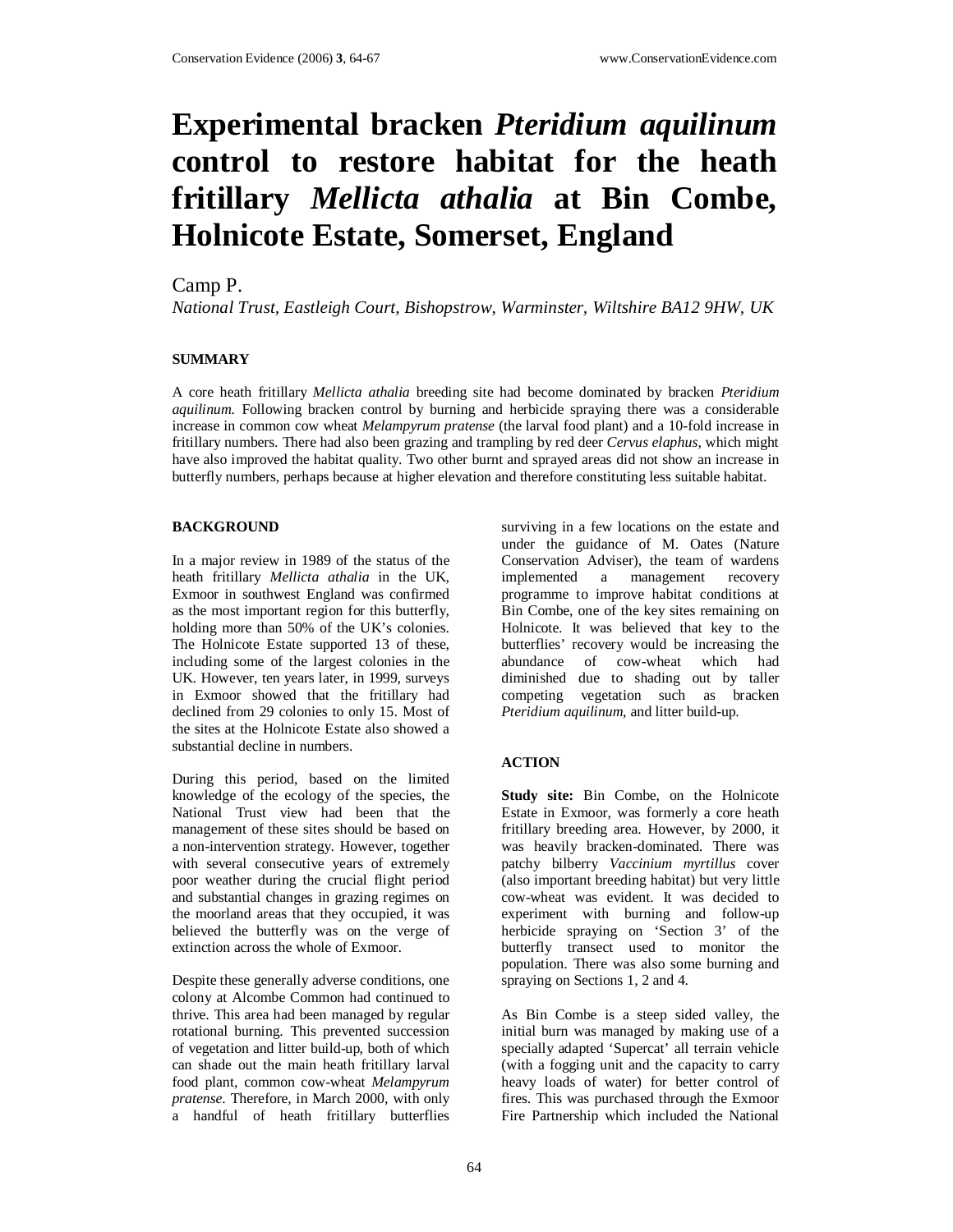Trust, Exmoor National Park Authority and Somerset Fire Bridgade.

**Control of bracken on an experimental site (Section 3):** On 4 March 2000, 1 ha of heavy bracken cover was burnt. Then on August 4 2000, the live bracken fronds were sprayed with Asulox (a herbicide commonly used to control bracken) according to manufacturers specifications.

In August 2004, 50% of the burn area was sprayed again with Asulox due to increasing density of bracken.

**Control of bracken on additional sites (Section 1 and 2):** On 20 March 2003, Sections 1 and 2 of the transect were burnt. This area was approximately 5-ha in size and more than trebled the experimental area (Section 3). However, it is believed the habitat in Section 1 and 2 has lower potential than Section 3. Bilberry was locally common, but there was no evidence of cow-wheat. In July 2003, the densest areas of live bracken were sprayed with Asulox.

**Control of bracken on additional sites (Section 4):** In January 2003, a heavily gladed area (approximately 3-ha in size) of tall European gorse *Ulex europaeus*, formally a core heath fritillary area, was swiped to create smaller more manageable blocks/firebreaks for future planned burns. Swiping was repeated in 2004 and in Jan/Feb 2005 the area was burnt. Follow-up herbicide spraying proved impossible due to the abundance of blackened gorse stems. Due to concerns about the amount of litter left after swiping, it was decided that in February approx 1.5-ha of the burnt gorse would be cut by chainsaw, gathered and burnt in bonfires to ascertain if there was any advantage to bilberry regeneration compared to swiping only. The effects of this are yet to be established.

**Butterfly monitoring:** Annual butterfly transects made up of six sections are monitored weekly, every year between the end of May and the beginning of July. Transects are walked at a slow steady pace. The number of heath fritillaries on either side and ahead of the observer, are recorded on a standardised pro forma. Counts are made during the day and only when certain weather criteria are met (warm, bright, with light winds).

**Vegetation monitoring:** In order to assess vegetation regrowth and colonisation, 1 m² quadrats were laid at random throughout Section 3 of the transect. Vegetation composition and structure was recorded within each quadrat during the heath fritillary peak flight period from 2000-2004. An assessment of bracken density and vigour, cow-wheat density and cover of other vegetation was made.

#### **CONSEQUENCES**

**Effect of bracken control on vegetation in the experimental site (Section 3):** Three months after burning, in late June 2000, there was evidence of bilberry growth and a few small patches of cow-wheat had appeared. After spraying with asulox, monitoring in 2001 indicated that bracken was sparse and patchy, with low and weak re-growth. The section had a sparse understory of bilberry some five centimetres tall, amongst which cow-wheat occurred very locally. By 2002, cow-wheat was present in 75% of 1 m quadrats amongst a 10 cm high cover of open bilberry. Bracken was recovering sparsely, ranging from 20-30 cm in height. Red deer *Cervus elaphus* had been very active in the section over winter, browsing bilberry.

By 2003, the area held a 60% cover of open, low (knee high) bracken and numerous open glades. There was 80% open cover of 10 cm tall bilberry, which had been grazed heavily by deer over winter and as a result in the autumn was hardly fruiting. There was flowering cowwheat in 60% of 1 m quadrats. Observations indicated bramble *Rubus fruticosus* (an undesirable species in terms of habitat management as it can rapidly grow and swamp smaller herbs such as cow-wheat) was spreading low over the ground in several places.

In 2004, the area consisted of a 10-20 cm open carpet of bilberry with little cow-wheat evident, perhaps because of extensive heath fritillary larval damage. Grass, especially bristle bent grass *Agrostis curtisii*, covered about 20% of the area, and low, sparse bracken about 40%. Deer were active again during the winter, attracted by bilberry and grasses.

After re-spraying in August 2004, monitoring in 2005 indicated the section looked superb for the heath fritillary. It had a sparse cover of low bracken, an extensive open carpet of low bilberry that contained much cow-wheat, and a modest amount of other vegetation (purple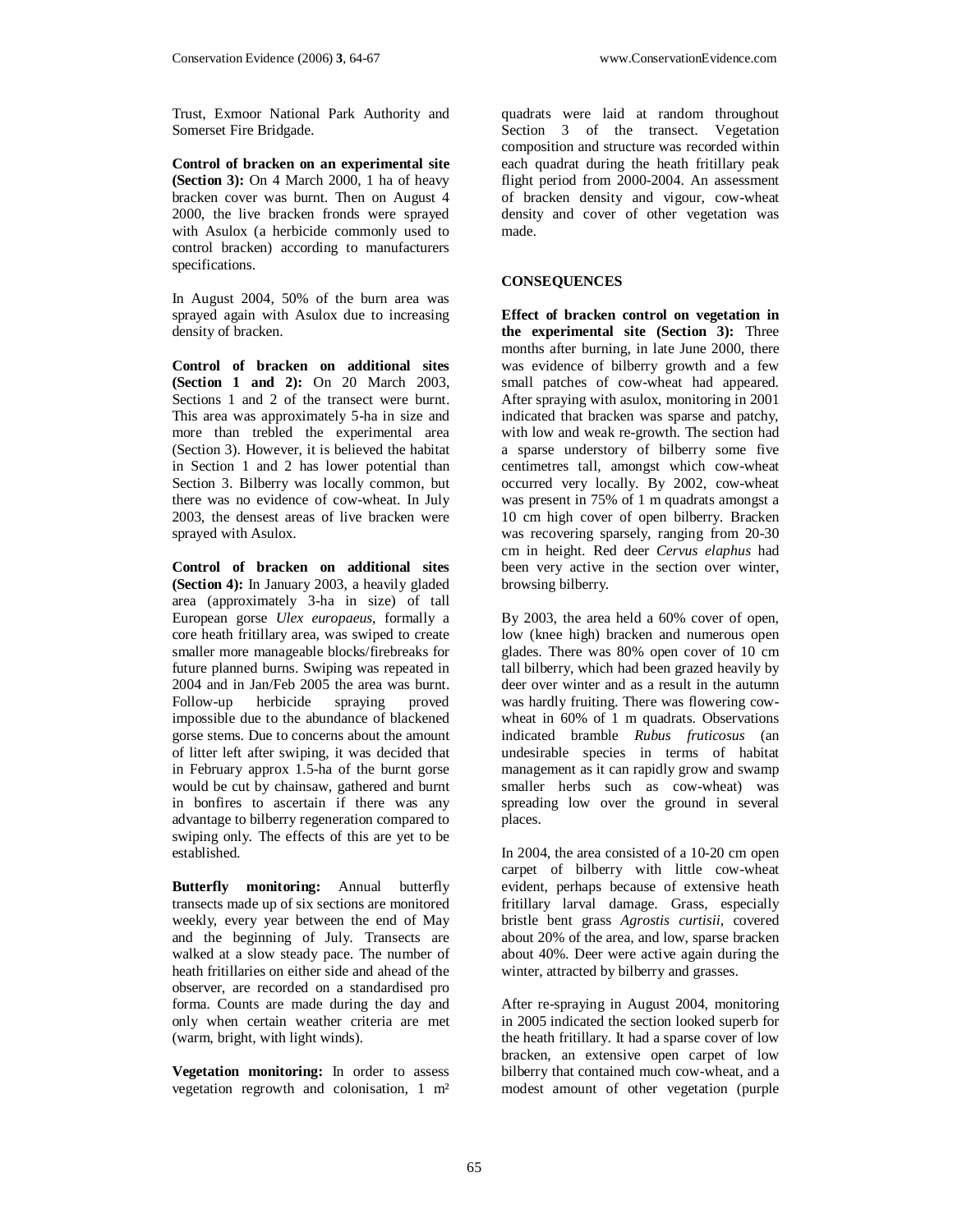#### Conservation Evidence (2006) **3**, 64-67 www.ConservationEvidence.com

| Date                         | <b>Transect sections</b> |                                               |                      |                                             |                |                                              |                  |                                                      |                              |                    |
|------------------------------|--------------------------|-----------------------------------------------|----------------------|---------------------------------------------|----------------|----------------------------------------------|------------------|------------------------------------------------------|------------------------------|--------------------|
|                              |                          | $\mathbf{1}$                                  |                      | $\overline{2}$                              |                | 3                                            |                  | $\overline{\mathbf{4}}$                              | 5                            | 6                  |
|                              | <b>Count</b>             | Management                                    | Count                | <b>Management</b>                           | Count          | Management                                   | Count            | Management                                           | Count                        | Count              |
| 24 June 1999                 | $\mathbf{0}$             |                                               | 3                    |                                             | 5              |                                              | $\overline{2}$   |                                                      | $\mathbf{0}$                 | $\overline{0}$     |
| 02 July 1999                 | $\mathbf{0}$             |                                               | $\overline{2}$       |                                             |                |                                              | $\sqrt{2}$       |                                                      | $\overline{0}$               | $\mathbf{0}$       |
| 08 July 1999                 | $\mathbf{0}$             |                                               | 9                    |                                             | 7              |                                              | $\mathbf{0}$     |                                                      | $\mathbf{0}$                 | $\mathbf{0}$       |
| 1999 average                 | 0.00                     |                                               | 4.67                 |                                             | 4.33           |                                              | 1.33             |                                                      | 0.00                         | 0.00               |
|                              |                          |                                               |                      |                                             |                |                                              |                  |                                                      |                              |                    |
| 31 May 2000                  | $\mathbf{0}$             |                                               | $\mathbf{0}$         |                                             | $\overline{0}$ | 4 Mar 00: 1-ha heavy bracken<br>cover burnt. | $\boldsymbol{0}$ |                                                      | $\overline{0}$               | $\mathbf{0}$       |
| 19 June 2000                 | -1                       |                                               | -1                   |                                             | 6              | 4 Aug 00: Live bracken fronds                | 5                |                                                      | $\mathbf{1}$                 | $\overline{0}$     |
| 24 June 2000                 | $\mathbf{0}$             |                                               | 3                    |                                             | 3              | were sprayed with Asulox                     | 6                |                                                      | $\overline{4}$               | $\mathbf{0}$       |
| 19 July 2000                 | $\Omega$                 |                                               | $\Omega$             |                                             | $\mathbf{0}$   |                                              | $\boldsymbol{0}$ |                                                      | $\mathbf{0}$                 | $\overline{0}$     |
| 2000 average                 | 0.25                     |                                               | 1.00                 |                                             | 2.25           |                                              | 2.75             |                                                      | 1.25                         | 0.00               |
|                              |                          |                                               |                      |                                             |                |                                              |                  |                                                      |                              |                    |
| 11 June 2001                 | $\mathbf{0}$             |                                               | $\theta$             |                                             | $\mathbf{0}$   |                                              | $\boldsymbol{0}$ |                                                      | $\mathbf{0}$                 | $\boldsymbol{0}$   |
| 21 June 2001                 | $\mathbf{0}$             |                                               | $\overline{2}$       |                                             | 9              |                                              | 3                |                                                      | $\overline{0}$               | $\overline{0}$     |
| 02 July 2001                 | $\mathbf{0}$             |                                               | $\overline{0}$       |                                             | 5              |                                              | $\mathbf{0}$     |                                                      | $\boldsymbol{0}$             | $\overline{0}$     |
| 2001 average                 | 0.00                     |                                               | 0.67                 |                                             | 4.67           |                                              | 1.00             |                                                      | 0.00                         | 0.00               |
|                              |                          |                                               |                      |                                             |                |                                              |                  |                                                      |                              |                    |
| 18 June 2002                 | $\mathbf{0}$             |                                               | $\Omega$             |                                             | 14             |                                              | $\theta$         |                                                      | $\mathbf{1}$                 | 2                  |
| 26 June 2002                 | $\mathbf{0}$             |                                               | $\Omega$             |                                             | 17             |                                              |                  |                                                      | $\mathbf{0}$                 | $\mathbf{0}$       |
| 04 July 2002                 | $\Omega$                 |                                               | -1                   |                                             | 8              |                                              | $\mathbf{0}$     |                                                      | $\overline{0}$               | $\overline{0}$     |
| 2002 average                 | 0.00                     |                                               | 0.33                 |                                             | 13.00          |                                              | 0.67             |                                                      | 0.33                         | 0.67               |
|                              |                          | 20 Mar 03: Sections 1 & 2 burnt               |                      | 20 Mar 03: Sections 1 & 2                   |                |                                              |                  | Jan 03: Approx 3-ha of                               |                              |                    |
| 02 June 2003                 | $\Omega$                 | (approx 5-ha total). (Bilberry                | $\theta$             | burnt (approx 5-ha total).                  | 5              |                                              | $\Omega$         | gorse swiped to create                               | 1                            | 1                  |
| 07 June 2003                 | $\Omega$                 | locally common, but no cow-<br>wheat evident) | $\boldsymbol{0}$     | (Bilberry common, no cow-<br>wheat evident) | 5              |                                              | -1               | smaller more manageable<br>blocks for future burning | $\mathbf{0}$                 | $\mathbf{1}$       |
| 12 June 2003                 | $\Omega$                 | Jul 03: Sections $1 \& 2$ , live              | $\theta$<br>$\Omega$ | Jul 03: Sections $1 \& 2$ , live            | 23             |                                              | 6                |                                                      | $\mathbf{0}$                 | $\overline{4}$     |
| 22 June 2003                 | $\Omega$<br>$\Omega$     | bracken sprayed with Asulox.                  |                      | bracken sprayed with Asulox.                | 30             |                                              | $\mathbf{0}$     |                                                      | $\mathbf{0}$                 | $\mathbf{1}$       |
| 2003 average                 |                          |                                               | $\mathbf{0}$         |                                             | 15.75          |                                              | 1.75             |                                                      | 0.25                         | 1.75               |
|                              | $\boldsymbol{0}$         |                                               | $\mathbf{0}$         |                                             | 10             | Aug 04: 50% of 2000 burn,                    | $\overline{c}$   | Swiping                                              | $\overline{0}$               |                    |
| 24 May 2004                  |                          |                                               | 15                   |                                             |                | resprayed with Asulox (bracken               |                  |                                                      |                              | $\overline{c}$     |
| 03 June 2004                 | $\mathbf{0}$             |                                               |                      |                                             | 87             | had increased in density)                    | $\overline{4}$   |                                                      | -1                           | $\overline{c}$     |
| 07 June 2004<br>15 June 2004 | $\Omega$<br>$\Omega$     |                                               | 11<br>$\mathbf{0}$   |                                             | 39<br>51       |                                              | 10<br>$\Omega$   |                                                      | $\mathbf{1}$<br>$\mathbf{0}$ | 10<br>$\mathbf{0}$ |
|                              |                          |                                               |                      |                                             |                |                                              |                  |                                                      | 0.5                          |                    |
| 2004 average                 | $\mathbf{0}$             |                                               | 6.5                  |                                             | 46.75          |                                              |                  |                                                      |                              | 3.5                |
|                              |                          |                                               |                      |                                             |                |                                              |                  |                                                      |                              |                    |

## **Table 1.** Heath fritillary *Mellicta athalia* annual transect counts and management divided by transect section, 1999 to 2004. **Date Transect sections**